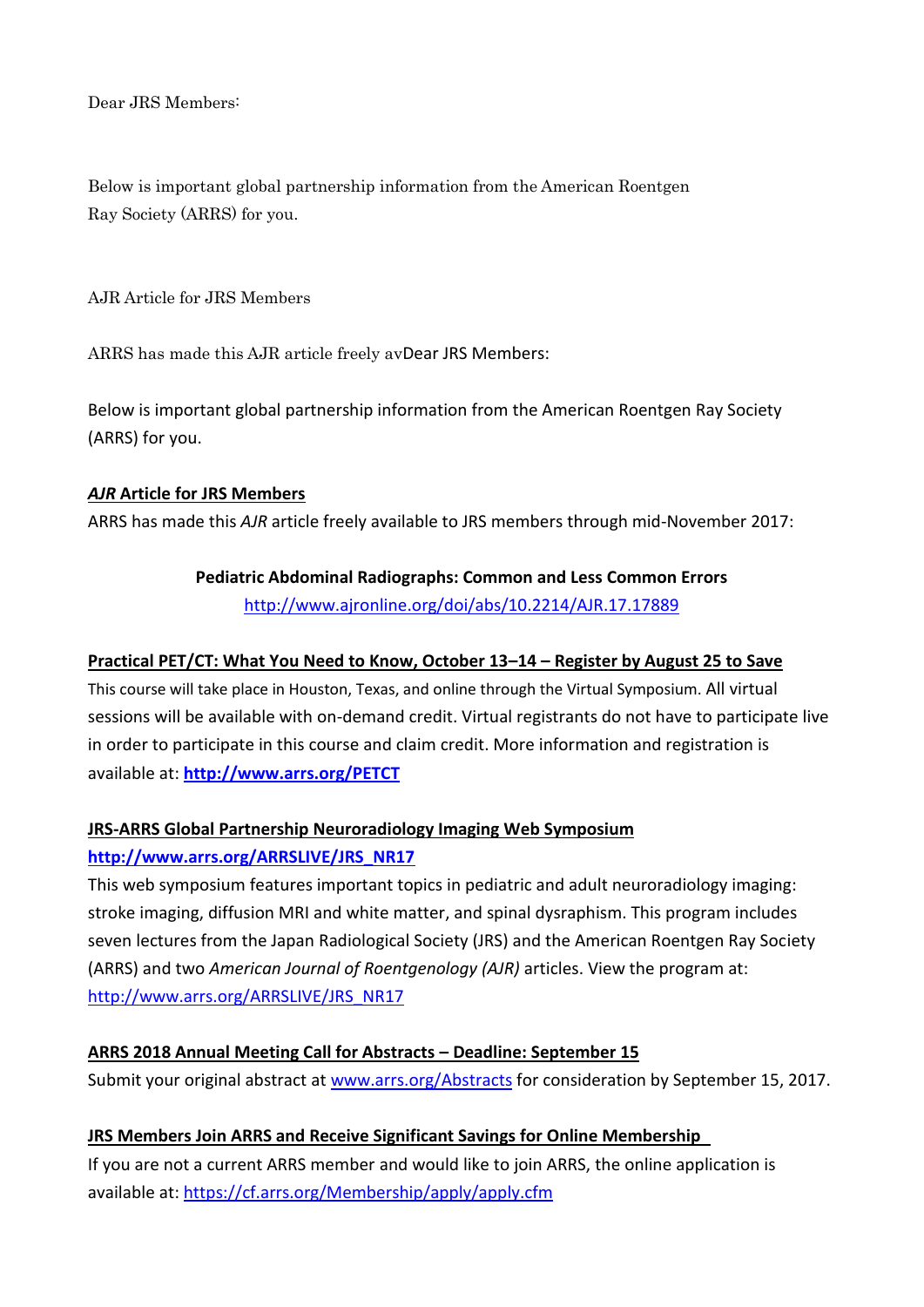- In Active Practice? Input **JRSMEM** in the promotional code field to receive a significantly reduced rate for online only international membership.
- In Residency or Fellowship? Input **JRSTRN** in the promotional code field to receive complimentary online only international in-training membership.

#### **Important Dates**

**August 25, 2017**

**Early Registration Deadline for Practical PET/CT: What You Need to Know Symposium <http://www.arrs.org/PETCT>**

**September 15, 2017 ARRS 2018 Annual Meeting Abstract Submission Program Closes <http://www.arrs.org/AM18>**

**September 25, 2017 Regular Registration Deadline for Practical PET/CT: What You Need to Know Symposium <http://www.arrs.org/PETCT>**

Sincerely,

ARRS ailable to JRS members through mid-November 2017:

Pediatric Abdominal Radiographs: Common and Less Common Errors http://www.ajronline.org/doi/abs/10.2214/AJR.17.17889 <http://www.ajronline..org/doi/abs/10.2214/AJR.17.17889>

Practical PET/CT: What You Need to Know, October 13-14 - Register by August 25 to Save

This course will take place in Houston, Texas, and online through the Virtual Symposium. All virtual sessions will be available with on-demand credit. Virtual registrants do not have to participate live in order to participate in this course and claim credit. More information and registration is available at: http://www.arrs.org/PETCT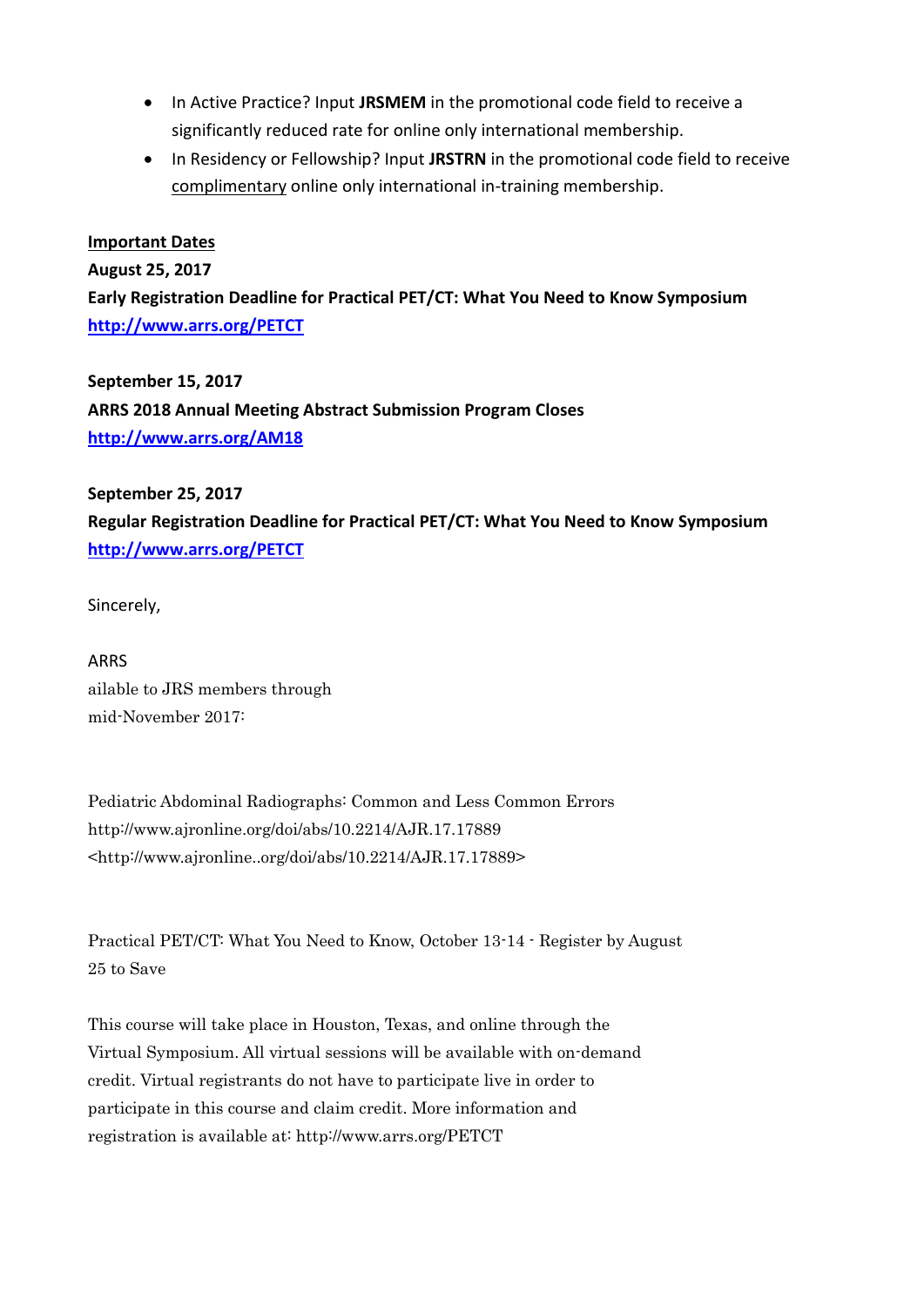JRS-ARRS Global Partnership Neuroradiology Imaging Web Symposium

http://www.arrs.org/ARRSLIVE/JRS\_NR17

This web symposium features important topics in pediatric and adult neuroradiology imaging: stroke imaging, diffusion MRI and white matter, and spinal dysraphism. This program includes seven lectures from the Japan Radiological Society (JRS) and the American Roentgen Ray Society (ARRS) and two American Journal of Roentgenology (AJR) articles. View the program at: http://www.arrs.org/ARRSLIVE/JRS\_NR17

ARRS 2018 Annual Meeting Call for Abstracts - Deadline: September 15

Submit your original abstract at www.arrs.org/Abstracts <http://www.arrs.org/Abstracts> for consideration by September 15, 2017.

JRS Members Join ARRS and Receive Significant Savings for Online Membership

If you are not a current ARRS member and would like to join ARRS, the online application is available at: https://cf.arrs.org/Membership/apply/apply.cfm

\* In Active Practice? Input JRSMEM in the promotional code field to receive a significantly reduced rate for online only international membership.

\* In Residency or Fellowship? Input JRSTRN in the promotional code field to receive complimentary online only international in-training membership.

Important Dates

August 25, 2017

Early Registration Deadline for Practical PET/CT: What You Need to Know Symposium

http://www.arrs.org/PETCT